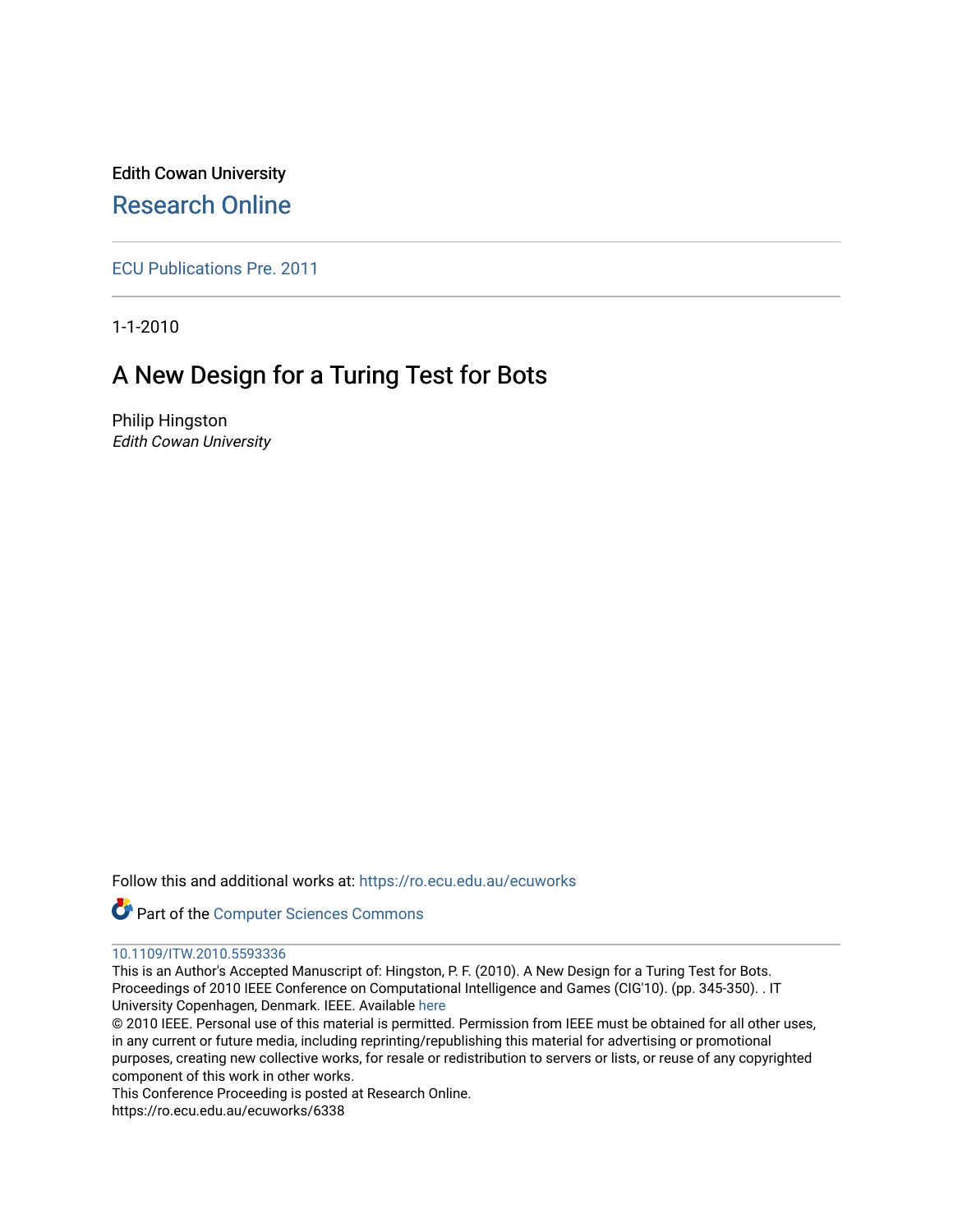# A New Design for a Turing Test for Bots

Philip Hingston, *Senior Member, IEEE*

*Abstract*— Interesting, human-like opponents add to the entertainment value of a video game, and creating such opponents is a difficult challenge for programmers. Can artificial intelligence and computational intelligence provide the means to convincingly simulate a human opponent? Or are simple programming tricks and deceptions more effective? To answer these questions, the author designed and organised a game bot programming competition, the BotPrize, in which competitors submit bots that try to pass a "Turing Test for Bots". In this paper, we describe a new design for the competition, which will make it simpler to run, and, we hope, open up new opportunities for innovative use of the testing platform. We illustrate the potential of the new platform by describing an implementation of a bot that is designed to learn how to appear more human using feedback obtained during play.

#### I. INTRODUCTION

This paper is about the BotPrize, a competition that challenges bot programmers to create bots (for a computer game) which cannot be distinguished from human players.

Creating human-level opponents for interactive computer games has been identified as a "killer application" for Artificial Intelligence [9]. In this "call to arms", the authors present many reasons for Artificial Intelligence researchers to work towards this aim:

- That interactive computer games are an application that needs human-level AI;
- That they provide environments for research on the "right kind" of problem that can lead to human-level AI;
- Human-level AI is needed for realistic training using simulation (and such interactive simulations are, in essense, interactive computer games);
- Modern computer games provide sufficient realism without the practical issues of using real sensors and real motor systems;
- Interactive computer games are cheap, reliable, and many have AI interfaces;
- Current game AI is limited in scope and will not scale up - AI researchers are needed to address this.

They make a distinction between human-level AI and humanlike behaviours, while recognizing that the two are related. As part of the discussion of this point, they note that game AI's can and do "cheat", for example, by having perfect knowledge of the other players' locations, even in darkness and through walls, and that this is a common source of complaint amongst gamers.

This kind of cheating is understandable in that the intention of the commercial game developer is only to sell his

game, not to advance the state of the art in Artificial Intelligence research. Therefore, "cheating" is absolutely fine, so long as the end result is an enjoyable game that will attract players to buy it. However, it is easier to simulate some aspects of in-game behaviour than others. For example, a bot that shoots too quickly and accurately is easily identified as non-human, but it is simple to slow the bot down and make its shots less accurate. On the other hand, human players can quickly adapt to unexpected game aspects, such as a clever new strategy by an opponent, but such adaptability is well beyond the capabilities of current game AI.

Many other researchers have made the point that players enjoy a game more if they believe that their opponent is another human represented in the game by an avatar, rather than a bot (a computer-controlled player). For example, in [18], the authors report on an experiment in which subjects played Neverwinter Nights, an online role-playing game. Through various means of deceipt, one group of subjects was convinced that they were playing against human opponents, while the other thought they were playing a computer opponent (in fact both were playing computer opponents). The first group reported a greater sense of immersion and greater enjoyment (and also a greater sense of engagement and "flow"). In [10], the researchers measured physiological responses of players and reported that "Players exhibited greater physiological arousal to otherwise identical interactions when other characters were introduced as an avatar rather than an agent." In [12], neural network-based bots for a FPS game were trained using examples of human play, and were then found to be more challenging and enjoyable opponents when compared with standard, scripted bots.

In 2008, the author organised an open competition, the 2K BotPrize, for bot programmers to create a bot (for the First-Person Shooter, Unreal Tournament 2004) capable of convincing a panel of judges that it was an avatar, controlled by a human player. This competition is described in detail in [5] (which also discusses philosophical interpretations of the test used in the competition). In this competition, human judges were matched against a bot and a human confederate and played a round of UT2004. The judges then had to nominate which opponent was the human and which the bot. The game was modified to support the needs of the competition. More detail is given in Section III below.

The BotPrize is obviously a bot version of the famous Turing Test, first proposed by Alan Turing [16] as a thought experiment in which a judge has a chat session with a human and a computer program, and then has to nominate which was which. A major difference is that Turing's test was proposed as a test of the computer's intelligence, while the BotPrize is a test of the bot's ability to give the *appearance* of being

Philip Hingston is with the School of Computer and Security<br>ience, Edith Cowan University, Perth, Australia (email: Science, Edith Cowan University, Perth, Australia (email: phi@philiphingston.com).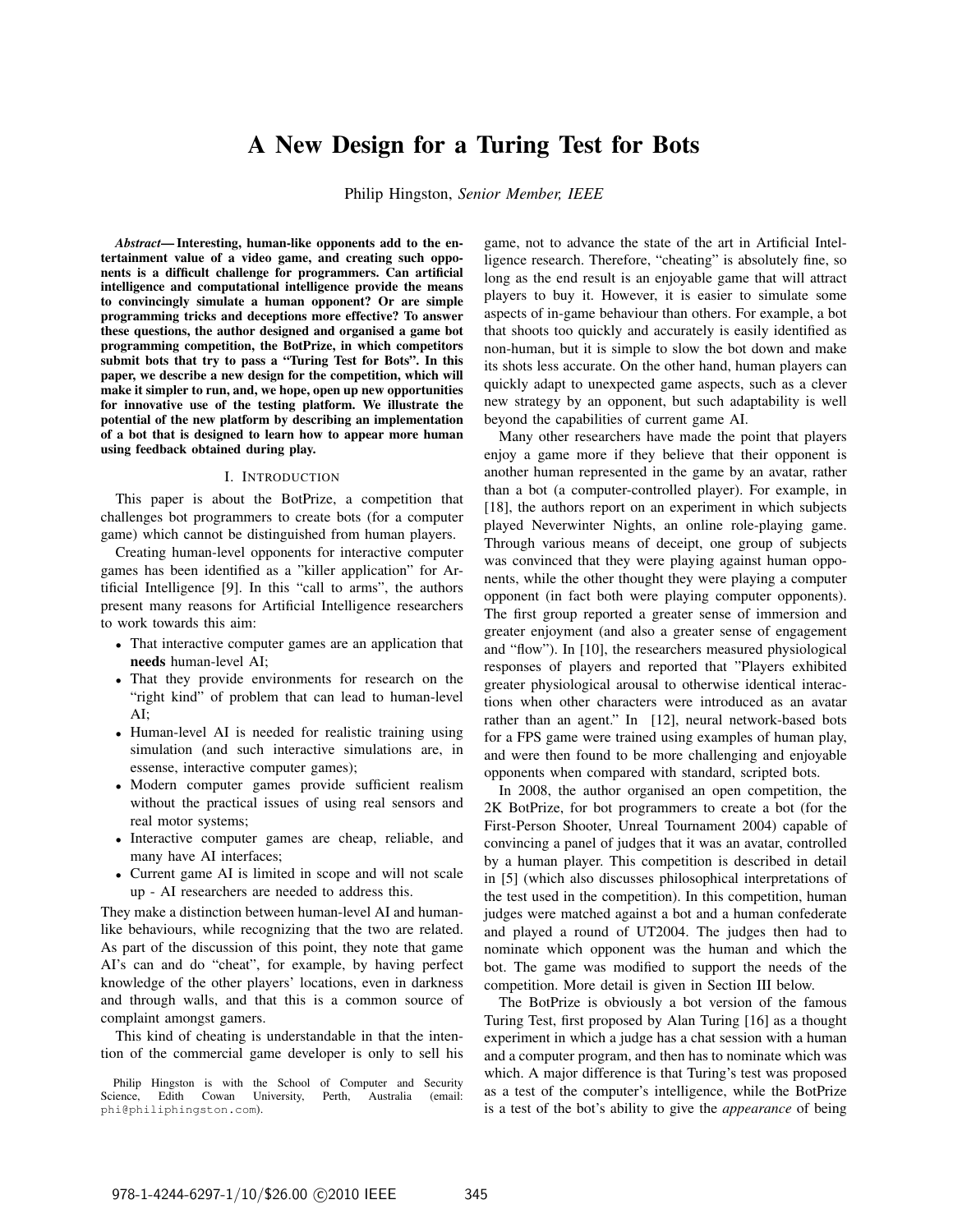human.

While the bots had some degree of success in the 2008 BotPrize, none of the bots was able to fool a majority of the judges. The competition was repeated in 2009, with very similar results. (See the BotPrize website at www.botprize.org for full results and other details of both competitions.)

In this paper, we describe a new design for the test, to be used in the 2010 BotPrize competition, at the IEEE Conference on Computational Intelligence and Games. The new design has many advantages over the earlier ones, as we describe below.

#### II. THE 2008 AND 2009 BOTPRIZE COMPETITIONS

In this section, we briefly describe the design of the 2008 and 2009 BotPrize competitions.

The 2008 competition has been described in full detail in [5], but we summarise the main features here. As mentioned earlier, the competitions make use of the commercial computer game Unreal Tournament 2004. There were a number of reasons for this choice: it is well known amongst game players, readily available and inexpensive, multiple humans and bots can play together, and they don't need to be colocated, it is relatively easy to interface a bot to, the game format is suitable for a number of short rounds of competition, and it is possible to customize (mod) the game to a degree.

UT2004 is a FPS (First-Person Shooter). The game play takes place in a virtual world, simulated by a program known as the server. The player connects to the server over a network, using another program known as a client. Other characters can be controlled by other players via their own clients. The game also allows for characters controlled by inbuilt bots running on the server. In the game, players and bots (or at least their avatars) roam the simulated world, picking up or interacting with virtual items, and shooting opponents with virtual weapons. When a player is hit, his health level drops, and when it reaches a critical level, he is killed (or "fragged"). Players score points for fragging opponents. Usually, a fragged player only has to wait a few seconds before being "respawned", or brought back to life, and allowed to rejoin the game.

The competition used the "DeathMatch" game format, one of the "game types" supported in UT2004. In a DeathMatch, the aim is to have your character frag as many other characters as possible within the time limits of the game. A Death Match with three participants (judge, confederate and bot) makes sense, and a game can be completed in a relatively short time, which was important for practical reasons of time limitations in running the competition.

The competition was run in a number of rounds, and in each round, each judge was matched against a human player and a bot, and played a 10 minute Death Match. The confederates were instructed to play the game as they normally would and they played for a small cash prize of \$150, plus a trophy. In the competition final, there were five judges, five confederates and five bots.

At the completion of each round, the judges rated their two opponents using the following scale:

- 1) This player is a not very human-like bot.
- 2) This player is a fairly human-like bot.
- 3) This player is a quite human-like bot.
- 4) This play is a very human-like bot.
- 5) This player is human.

The game was modified so that as each player, either human or bot, enters the game, their name is changed to a randomly generated one like player265. This name is then displayed above the character during the game, and used in various game status displays that are available to players. In addition, the appearance of characters in the games can be customized. This was standardized so that all characters had the same physical appearance, apart from their assigned random names.

The virtual world that the game simulates is described by what is called a "map". The map describes the three dimensional physical layout of the world (for example, its dimensions, positions of walls and other objects), other information about objects in the virtual world, as well as image and sound data used to create a real-time three dimensional view (usually from the viewpoint of the character being controlled by the player) and to provide sound effects, character voices, and background music. Maps also usually contain information that is intended to be used by bots, to help them behave sensibly in the game. Maps in UT2004 typically include "hints" about locations and items. For example, a particular location might be labeled as being a good "sniping" spot, where a bot could hide and wait for opponents to pass by. We modified the game to strip out these hints, to encourage competitors to have their bots learn this information for themselves, as a human player would have to do.

Bots are normally provided with hints about the capabilities of weapons (for example, whether they are suited for use in a melee). These hints were removed. There is a command available to bots that automatically selects the best weapon for a given situation. This command was changed so that it would select a random weapon, to encourage competitors to have their bots make this choice for themselves.

To win the Prize, a bot had to convince 4 out of 5 judges that it was human. The results showed that the judges were able to discriminate between human and bot players, with all humans being judged more human than all bots. Three out of five humans passed the test, and none of the bots did. The bots did have some success, however, with two bots deceiving two judges, and another bot deceiving one judge.

The competition was run again in 2009, with minor changes from 2008. The main change was the inclusion of "special weapons" — modified versions of existing UT2004 weapons. These were included to challenge the bots. Competitors were told that some weapon effects would be changed, but were not told what the changes would be. One weapon was altered so that if a character was hit by it, he was teleported to a random location in the game. This could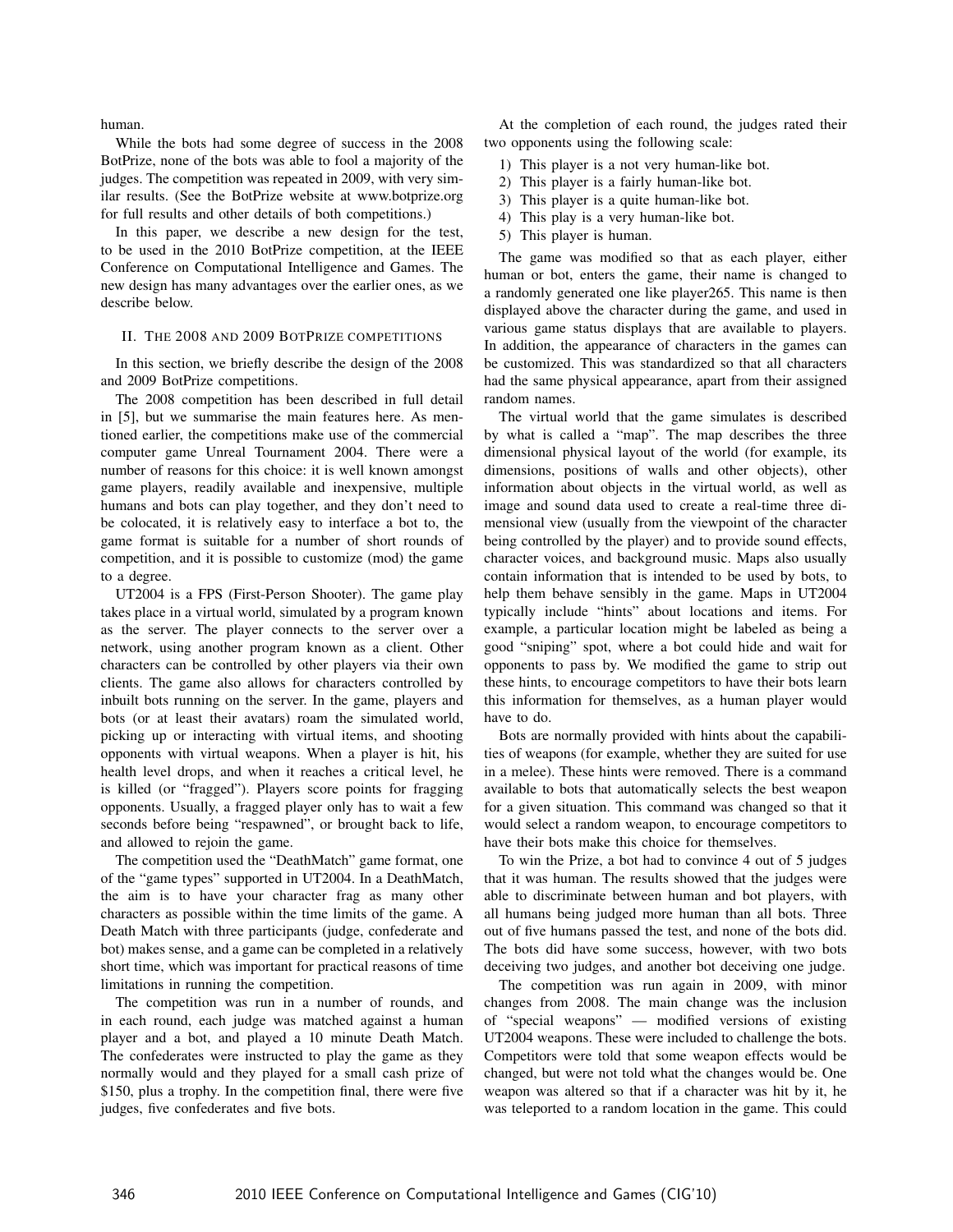be a useful defensive weapon. Another weapon was changed so that if a player was hit with it, then he would be "frozen" to the floor for the next 30 seconds, unable to chase or dodge, and would then be an easy target for a normal weapon. Using this weapon effectively requires the player to realise that his opponent cannot move, and take advantage by switching to another weapon. Human players easily adapt to these new weapons.

The result was similar to those of 2008, with all bots fooling one judge (not the same one!), and all the confederates having a higher average humanness rating than all the bots.

Comments from the judges and confederates showed some general characterstics used to identify bots. Some features of bots included:

- Apparent lack of planning
- Failure to act consistently "forgets" about opponents
- Getting "stuck"
- "Static" movement
- Very accurate shooting
- Lack of awareness
- Stubbornness
- Tendancy to engage in "stand-offs"

while common features of humans included:

- Aggressiveness
- Reacts to situation
- Able to use special weapons

Several competitors from 2008 and 2009 have published descriptions of their bots. The winning entry in 2009 was *sqlitebot*, a bot whose main distinguishing feature was the use of an SQL database to provide long-term memory. In [3], the author describes how this is used to allow the bot to learn and remember "hotspots" where interesting action has taken place, so that the bot can return there later in the game. The bot also used a visibility table stored in the database, constructed in an initial reconnoiter of the map, to enable the bot to retreat to hiding places when low on health. Some simple methods were also implemented to prevent the bot from repeating futile behaviours (deliberately ignore information in order to change decisions when no progress is being made), to prevent it being predictable (using randomness), and to prevent it from being too proficient (deliberately delay responses). These last three were all identified as giveaway bot behaviours in the 2008 BotPrize competition.

In [6], the authors describe their 2008 bot, the secondplaced ICE-2008. ICE-2009 also placed second in 2009. Some details of the 2009 bot were provided to the author [17]. This bot is based on a finite-state machine with two states, one roaming state for collecting items, and one state for combat. Various triggers switch the bot between these states. The bot changes from item-collecting to combat when an opponent is sighted, and from combat to item-collecting when an opponent is fragged, or the bot loses sight of its opponent and is in need of recovery, and when the bot cannot find its opponent. A rule base is used to determine which actions are taken. For example, when in the item-collecting

state, rules are used to determine what kind of item to collect next, depending on the distance to the object, and the bot's current needs. A<sup>∗</sup> is used to determine suitable paths between items.

When in the combat state, rules are used to determine which of seven possible combat strategies to use, and another set of rules determines which weapon to use. Similar to sqlitebot, ICE deliberately reduces its skill level, in this case by deliberately aiming badly when shooting, taking into account diatance to target and estimated playing strength of the opponent.

In [19], the authors describe their bot, ISC, which was placed third in the 2008 BotPrize competition. This bot uses FALCON and TD-FALCON ([14], [15]), neural networkbased systems using reinforcement learning and TD-learning for weapon choice decisions and behaviour selection respectively. The bot also used randomness in certain handcrafted behaviours to simulate humanness. For example, the bot waits a random amount of time and then turns by a random amount, when it is hit by fire from an opponent. The FALCON-trained networks can be analysed and rules extracted, showing that the bot is able to obtain useful knowledge during play. An example of a learned rule is "IF health is 0.4, and being damaged, and opponent is in sight, and has adequate ammo, and currently in collecting item state; THEN go into engaging fire state; WITH reward of 0.718."

A number of other bots entered in the competitions have also made use of learning. The team from University of Texas at Austin used reinforcement learning to learn weapon choices and certain aspects of movement during play in their 2008 bot, and added imitation learning based on human movement traces for 2009 [7].

While the design used in the 2008 and 2009 competition has proven effective, it is logistically difficult to organise. MOreover, it is laborious to collect and analyse the results. This has motivated us to try to improve the design, making it easier to run, more flexible, and readily usable as a testbed for researchers to experiment upon. In the next section, we describe the new design.

#### III. A NEW DESIGN

The guiding principle behind the new design is to make the judging process *part of the game*. The key idea is to provide players with a devastating "special weapon" that can only be used effectively if the player knows whether he is shooting at a human or a bot. To play the game well, the player must look for clues in his opponent's play that distinguish human from bot behaviours - which is precisely the judges' task in a Turing Test.

This is achieved by modifying the behaviour of one of the existing weapons, the Link Gun. Weapons in UT2004 have two firing "modes": a primary and an alternate mode. With the modified weapon, the primary fire mode is intended to be used against bots - hitting a bot with the primary fire mode instantly kills the bot, and rewards the player with 10 points (compared with the normal 1 point per frag). On the other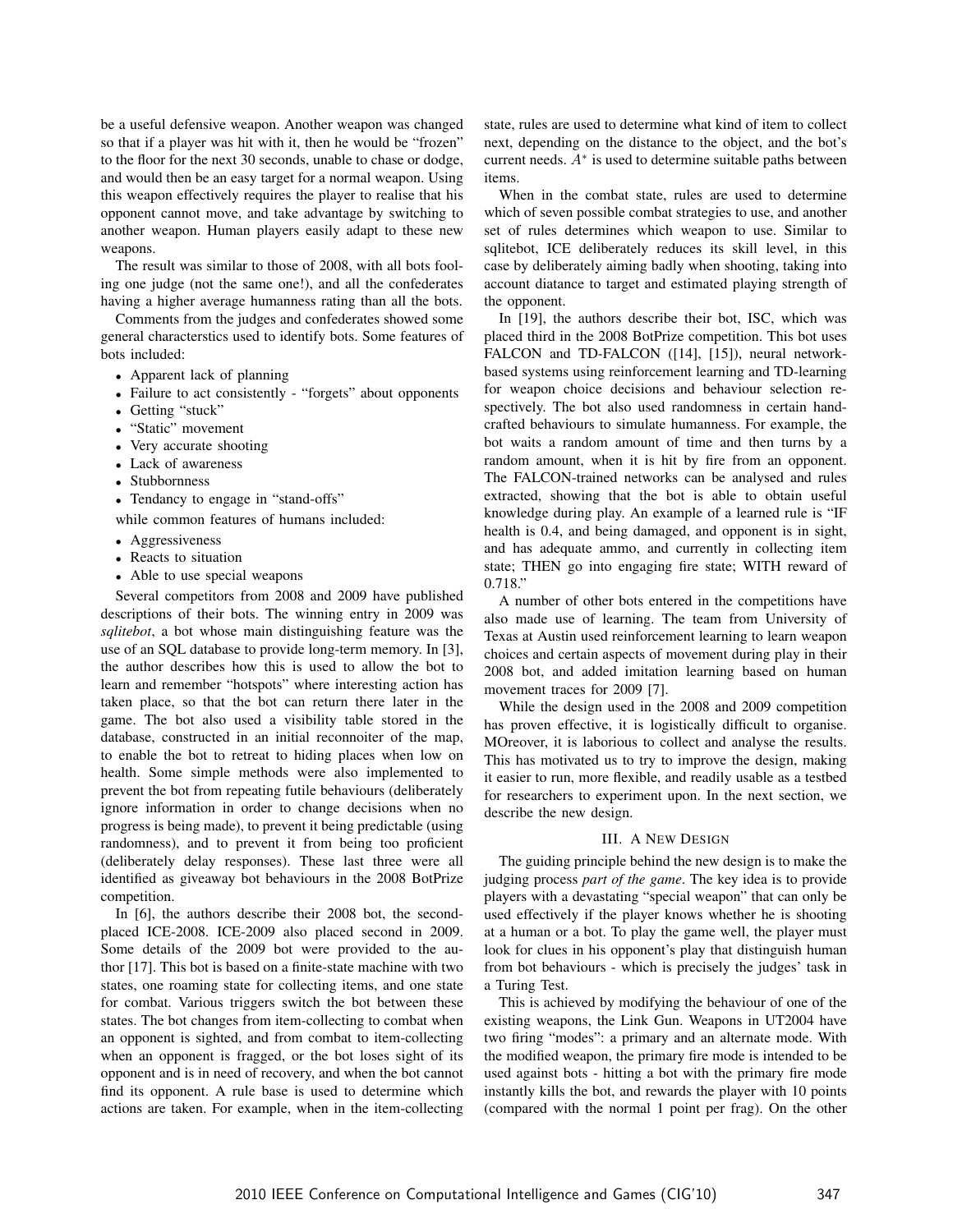hand, shooting a *human* opponent with the primary fire mode result in instant death *to the shooter* and the loss of 10 points. Therefore, the player needs to be very sure his opponent is a bot before using the primary fire mode. The alternate fire mode is the mirror image : it should only be used to shoot a *human* opponent. Hitting a human opponent with the alternate fire mode gives an instant kill and 10 points, while hitting a bot with it results in instant death and the loss of 10 points for the shooter.

So that players cannot simply use the weapon to identify an opponent (randomly guess which mode to use and observe the result), the weapon can only be used on a particular opponent once - subsequent shots simply have no effect. To ensure that other players get no information from witnessing a kill with the Link Gun, the primary and alternate fire modes look and sound identical to an observer.

As well as these major changes, we have relaxed restrictions imposed in the earlier competitions, as experience suggests they did not significantly affect the results. Thus, map and weapon hints are no longer removed. The previous synthetic names (e.g. player342) have been replaced with names random selected from a large database of common names, making them easier for players to remember. In addition, full details of the mod (and in fact the mod itself) are available. Previously these details were kept secret until the final judging, which added to the logistical complication of running the competition.

Compared with the previous judging method, the in-game judging system has many advantages. Logistically, it is much simpler - there is no need for secret rooms and coordination of rounds. The server simply runs continuously, and human players and bots alike can connect to it at any time. There is no need for a delay after each round to collect the judges' verdicts — the server records the judgements during the game by monitoring the use of the two firing modes of the Link Gun.

We hope that this will also make it feasible for people to organise and run their own competitions and demonstrations, or to use the system for class projects and so forth, at low cost and with minimal effort and little need for infrastructure of their own. The flexibility of the new system also opens up new research opportunities. We give several examples below.

*1) Evolving human-like behaviour:* Because the server can be left running unattended, bots can be run and experimented on at any time without making any special arrangements. Thus, researchers have a readily available testbed on which to experiment with their bots, and are provided with feedback on the performance of their bots (bots receive messages from the server informing them when they are hit by another player). This feedback could be used, for example, to support realtime evolution or machine learning by bots (or data could be simply collected for later analysis). In the next section, we describe a simple implementation of this idea.

Of course, many other researchers have used evolution to evolve bots to play various games, some of them evolving bots for UT2004 (e.g. [8], [11]). Quite a few have used realtime evolution, with bot behaviours evolving during actual play, inspired, perhaps by NERO [13], a game that uses neuro-evolution to allow the player to train teams of bots. The new idea here is to use the BotPrize server and its judging system to evolve bots in real time that play like human players, rather than to evolve bots that play the game strongly.

*2) A reverse Turing Test:* The new judging system can be used to support a "reverse Turing Test" for bots, in which bots are evaluated on their ability to identify the other players as human or bot. Such a test would be more than an intellectual curiosity. A number of researchers in recent years have been working to develop methods to automatically detect bots in online games. One reason that such methods are needed is to be able to prevent bots from competing in certain games. In some games, using bots is regarded as cheating. A well-known example is the use of bots for "gold farming" in MMORPG's. Bots are programmed to carry out some repetitive activity in the game on behalf of a player, earning an in-game reward, such as "gold". This gold can then be used to advantage the player, or can even be sold for actual money to other players. Companies that run these games are keen to prevent this kind of abuse.

A discussion of the problem of detecting bots in games is provided in [4], in which the authors recommend the use of so-called CAPTCHA tests, in which a puzzle or challenge is introduced into the game that is designed to be solvable only by a human player (the authors actually propose a hardware CAPTCHA device). The obvious disadvantage is the unnatural disruption of the game. Others have developed less disruptive methods to detect bots based on analysis of behaviour patterns, such as patterns of movement (see e.g. [1], [2]).

The new BotPrize judging system offers a way to measure the performance of such detection methods. In the 2010 Bot-Prize competition, we will use the new system to informally run a "sister" competition based on this reverse Turing Test. Depending on its popularity, it may become a formal part of future BotPrize competitions.

### IV. AN ILLUSTRATIVE BOT

To illustrate the potential for novel research that the new platform offers, we describe a bot that can learn how to appear more human using feedback provided by the human players in the game.

The bot uses a simple state-based architecture, and is a modification of "Hunter", one of the sample bots provided as part of the Pogamut distribution. The possible states of the bot are:

- ROAMING the default state select a random navigation point and run there
- ENGAGED either jump, stand still, or dodge while shooting at a visible enemy
- RETREATING select a random point further away from a visible enemy, and run there shooting as we go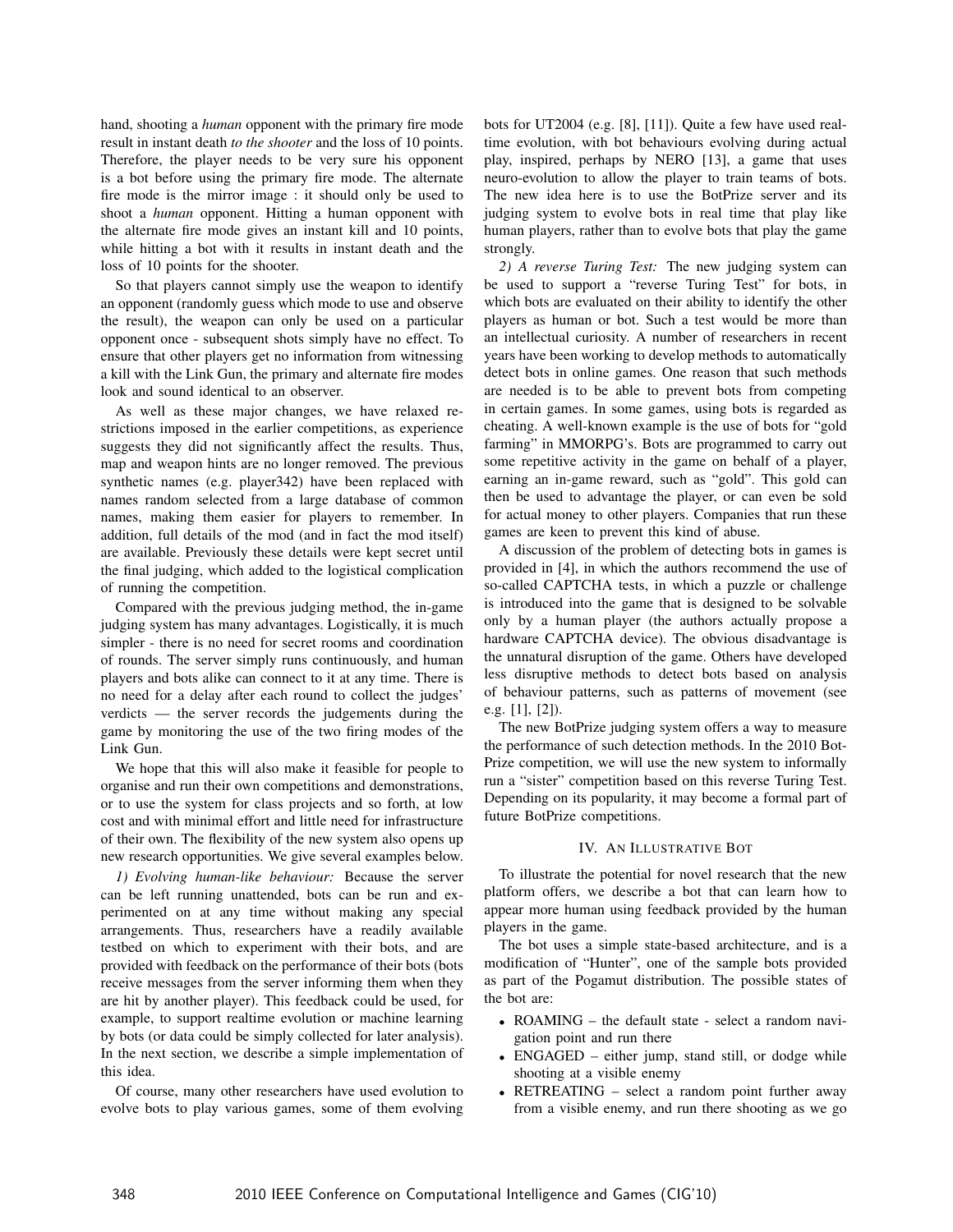• SEEKING.PLAYER, SEEKING.WEAPON, SEEKING.ARMOUR, SEEKING.AMMO, SEEKING.HEALTH – select a random item of the specified type and run to it

The behaviour of the bot in each of these states is handcoded. The bot switches between states using a set of Sugeno-style fuzzy rules. Here is a possible set of rules:

- 1) IF (enemy? IS yes) AND (health IS low) THEN (RETREATING IS 0.25)
- 2) IF (enemy? IS yes) AND (health IS OK) THEN (ENGAGED IS 0.5)
- 3) IF (enemy? IS yes) AND (ammo IS low) THEN (RETREATING IS 1.0)
- 4) IF (enemy? IS no) AND (health IS low) THEN (SEEK-ING.HEALTH IS 0.8)
- 5) IF (enemy? IS no) AND (ammo IS low) THEN (SEEK-ING.AMMO IS 1.0)
- 6) IF (enemy? IS no) THEN (SEEKING.WEAPON IS 0.7)
- 7) IF (enemy? IS no) AND (health IS OK) and (ammo is OK) THEN (SEEKING.PLAYER IS 0.7)

These rules are evaluated several times per second, using the bot's perception of the current game situation as input. This determines the values of the output variables, one for each state. The state with the highest value then becomes the bot's current state, determining its behaviour.

Taking Rule 1 above as an example, the two input variables are enemy? and health. The variable enemy? has two possible linguistic categories, yes and no, while health has low and OK. These linguistic categories are described using trapezoidal membership functions. Each membership function is determined by 4 real values representing the bottomleft, top-left, top-right, and bottom-right x-coordinates of the corners of the trapezoid. For example, in Figure 1, the membership function for low health is defined by the values 0, 0, 0 and 50. As illustrated in the figure, a health value of 40 thus produces a membership value of 0.2. Similarly, as shown in Figure 2, OK health is defined by the values 0, 200, 200 and 200.

Figure 3 shows the calculation of the value of RE-TREATING. Rules 1 and 3 are firing, and the value of RETREATING is calculated using the centre of gravity method based on the firing strengths of the rules.



Fig. 1. The membership function for low health



Fig. 2. The membership function for OK health



Fig. 3. Determining the value of the output variable RETREATING

The behaviour of the bot therefore depends on the choice of rules, the shapes of the membership functions, and the values for the output variables given in the rules. Changing any of these will change the behaviour of the bot. In this example bot, we designed a custon "mutation" operator to mutate the rules. We fixed the form of the rules, and varied just the membership functions and values for the output variables. Thus the "genome" for the bot consists of a set of genes, each of which is either a real number within a range (a value for an output variable), or a quadruple of real numbers describing a trapezoid. Care must be taken when mutating a gene to ensure the output values remain within the allowed ranges, that the quadruples represent valid trapezoids (they must form a non-decreasing sequence), and that the collection of membership functions for each input variable correctly cover the range of possible values for that variable.

A crossover operator was also defined, by treating the genome as a sequence of genes, and using uniform crossover.

When the bot is placed into the game to interact with other players, it receives messages reporting various events within the game. In particular, it receives enough information to keep track of how many times it has been shot by the Link Gun in each of its modes — in other words, how often it has been identified as a bot, or mistaken as a human. This allows the bot to evaluate its own performance in terms of how successfully it is imitating human behaviour, as judged by the other players in the game.

Thus we have all the ingredients needed to evolve bots that are more successful at imitating humans: we have a suitable genome and some genetic operators, and we have a suitable fitness function. The bot can be evolved in-game as follows.

- 1) We create a small population (say 5) of these bots, and inject them into a game.
- 2) Each time a bot is hit by the Link Gun, it updates counts of how many times it has been hit using each mode, and calculates a ratio.
- 3) When a bot has been identified a certain number of times (say 5), it mutates itself, and performs crossover